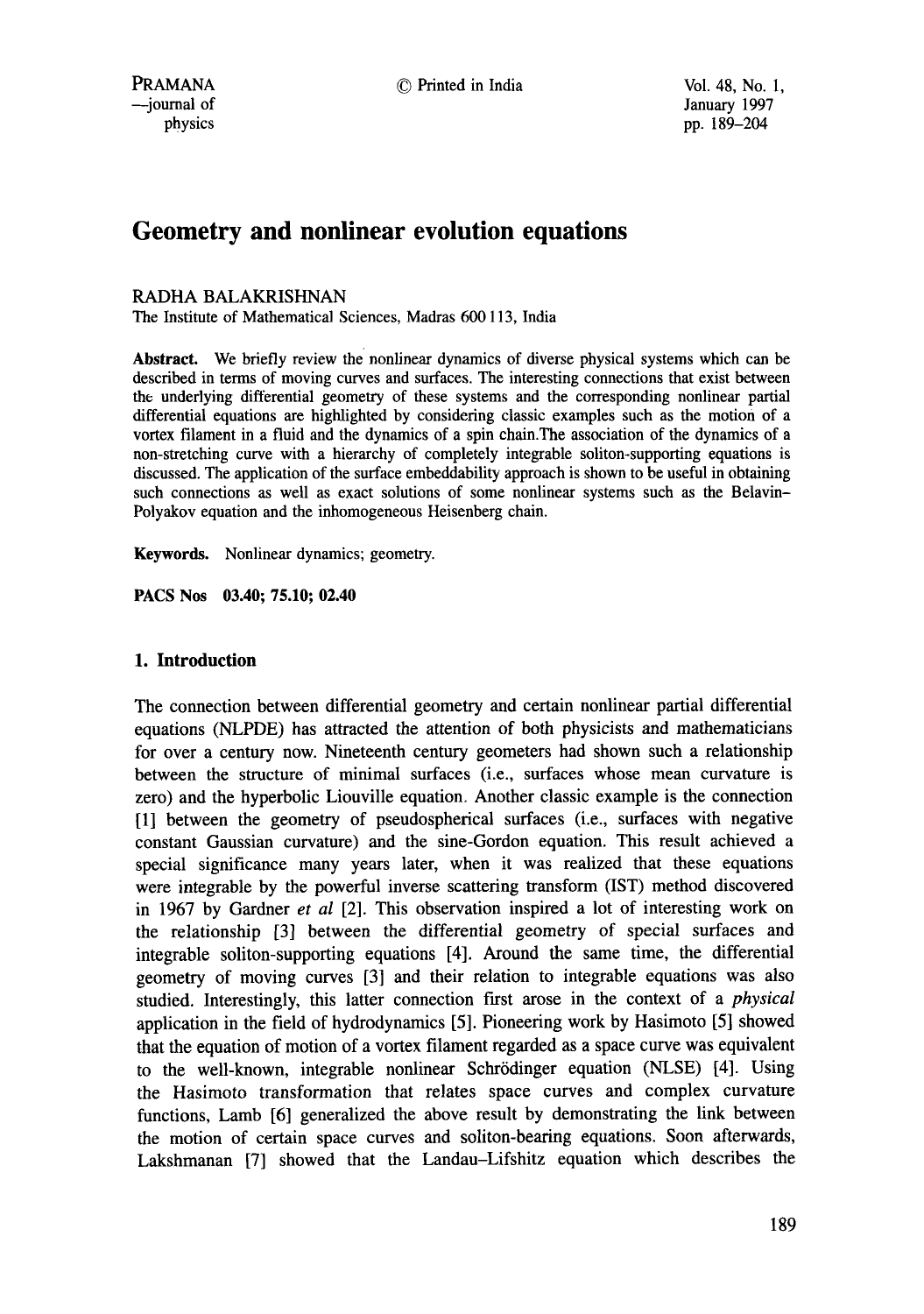continuum dynamics of the classical ferromagnetic Heisenberg chain was gaugeequivalent to the NLSE.

In recent years, there has been renewed interest in looking for such connections. It has been shown that the dynamics of a non-stretching planar curve can be connected with the integrable, modified Korteweg-de Vries (MKdV) hierarchy [8]. Another example is the Belavin-Polyakov equation [9] satisfied by a unit vector field, which appears in a variety of physical applications such as the nonlinear sigma model, the two-dimensional Heisenberg ferromagnet, etc. Its equivalence to the exactly solvable elliptic Liouville equation has been established [10]. A surface embeddability approach has been demonstrated to be useful in finding explicit solutions to the spin evolution equation of an inhomogeneous Heisenberg chain [11]. In this paper, we briefly review some of the above-mentioned examples of nonlinear dynamical systems which can be described geometrically. The purpose is to illustrate how the application of the classical differential geometry of curves and surfaces can be used to find such surprising connections as well as exact dynamical solutions.

#### **2. Space curves and surfaces**

We begin by summarizing some of the salient features of the space-curve formalism and surface theory, which will be useful in the applications to be considered in subsequent sections.

## *2.1 Time evolution of misted space curves*

A *static* space curve in  $E<sup>3</sup>$  is described either by its parametric equations or by its natural equations:  $K = K(s)$  and  $\tau = \tau(s)$ , where K,  $\tau$  and s are the curvature, the torsion and the arc length of the space curve. Consider a curve which in its parametric form is described by the position vector  $x = x(s)$ . Let  $t(s) = dx/ds$  be the unit tangent to this curve, and n and b the unit normal and binormal, so that t, n and b form an orthogonal triad on the curve. They satisfy the well known Frenet-Serret equations [1]

$$
\mathbf{t}_s = K\mathbf{n}, \quad \mathbf{n}_s = -K\mathbf{t} + \tau \mathbf{b}, \quad \mathbf{b}_s = -\tau \mathbf{n} \tag{2.1}
$$

where the subscript denotes  $(d/ds)$  and K and  $\tau$  are given by

$$
K^2 = \mathbf{t}_s \cdot \mathbf{t}_s, \quad \tau = \mathbf{t} \cdot (\mathbf{t}_s \times \mathbf{t}_{ss})/K^2. \tag{2.2}
$$

Let this curve *evolve* in time  $t$  in such a way that the local 'velocity' at  $s$  is specified by

$$
\mathbf{V} = (\partial \mathbf{x}(s, t)/\partial t) = \mathbf{x}_t = \alpha \mathbf{t} + \beta \mathbf{n} + \gamma \mathbf{b}.
$$
 (2.3)

The scalar functions  $\alpha$ ,  $\beta$  and  $\gamma$  represent the tangential, normal and binormal components of V. As we shall see, their functional form will be determined by the physics of the model under consideration.

There is another aspect of curve motion. As the tangent to a static curve is  $x_s = t$  by definition, it is clear that in any physical application involving moving curves, it is possible to write down the time evolution of t from (2.3) by using

$$
\mathbf{t}_t = \mathbf{x}_{st}.\tag{2.4}
$$

*Pramana - J. Phys.,* **Vol. 48, No. 1, January 1997 (Part I)** 

**Special issue on "Nonlinearity & Chaos in the Physical Sciences"**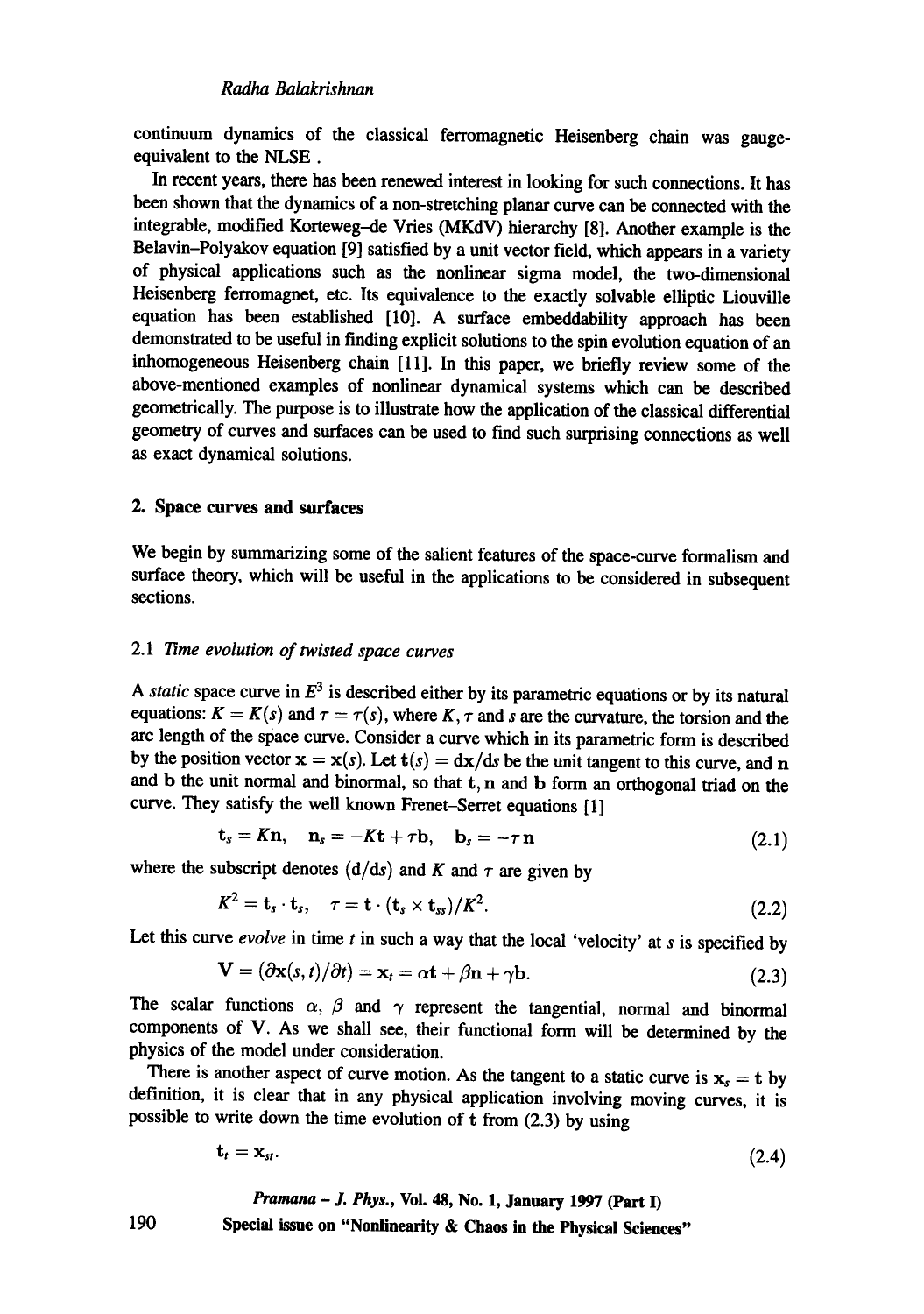In some other models (like spin chains),  $t_t$  can be written down directly. In general, since t is a unit vector,

$$
\mathbf{t}_t = g\mathbf{n} + h\mathbf{b},\tag{2.5}
$$

where g and h will be local functions of the curvature K and the torsion  $\tau$ . Further, when the compatibility conditions

$$
\mathbf{t}_{ts} = \mathbf{t}_{st}, \quad \mathbf{n}_{ts} = \mathbf{n}_{st}, \quad \mathbf{b}_{ts} = \mathbf{b}_{st} \tag{2.6}
$$

are imposed, one typically obtains *coupled nonlinear partial differential equations for K*  and  $\tau$ . In many applications, these turn out to be well-known exactly solvable equations. In such cases, the analysis shows that the above property arises essentially due to certain special geometrical features with which the curve evolution is endowed.

#### 2.2 *Surface theory*

Consider a surface generated by a position vector  $r(u, v)$  which is a function of two parameters (local coordinates)  $u$  and  $v$ . The metric, i.e., the first fundamental form, is given in the usual notation [1] as  $I = (dr)^2 = E(du)^2 + 2Fdu dv + G(dv)^2$ , where  $\mathbf{E} = (\mathbf{r}_u)^2$ ,  $\mathbf{F} = \mathbf{r}_u \cdot \mathbf{r}_v$  and  $\mathbf{G} = (\mathbf{r}_v)^2$ . The unit normal to the surface is defined by  $\mathbf{n} = (\mathbf{r}_u \times \mathbf{r}_v)/|\mathbf{r}_u \times \mathbf{r}_v|$ . The extrinsic curvature tensor, i.e., the second fundamental form is defined as  $H = -dr \cdot dn = L(du)^2 + 2Mdu dv + N(dv)^2$ , where  $L = \mathbf{n} \cdot \mathbf{r}_{uu}$ ,  $M = \mathbf{n} \cdot \mathbf{r}_{uv}$ and  $N = \mathbf{n} \cdot \mathbf{r}_{\nu\nu}$ . At every point on the surface, we can introduce a moving trihedron made up of the three linearly independent vectors  $r_u$ ,  $r_v$  and n. Since every vector can be linearly expressed in terms of these three basis vectors, one obtains the following Gauss-Weingarten (GW) equations [1]:

$$
\mathbf{r}_{uu} = \Gamma_{11}^1 \mathbf{r}_u + \Gamma_{11}^2 \mathbf{r}_v + L \mathbf{n} \tag{2.7a}
$$

$$
\mathbf{r}_{uv} = \Gamma_{11}^1 \mathbf{r}_u + \Gamma_{12}^2 \mathbf{r}_v + M \mathbf{n}
$$
 (2.7b)

$$
\mathbf{r}_{\mathbf{v}} = \Gamma_{22}^1 \mathbf{r}_{\mathbf{u}} + \Gamma_{22}^2 \mathbf{r}_{\mathbf{v}} + N \mathbf{n} \tag{2.7c}
$$

$$
\mathbf{n}_u = p_1 \mathbf{r}_u + p_2 \mathbf{r}_v \tag{2.7d}
$$

$$
\mathbf{n}_{\nu} = q_1 \mathbf{r}_u + q_2 \mathbf{r}_{\nu} \tag{2.7e}
$$

where the expressions for the Christoffel symbols  $\Gamma_{ii}^k$  and the coefficients  $p_i$ ,  $q_i$ ,  $i = 1, 2$ are given below for ready reference

$$
\Gamma_{11}^{1} = [GE_{u} - 2FF_{u} + FE_{v}]/2\Lambda; \quad \Gamma_{12}^{1} = [GE_{v} - FG_{u}]/2\Lambda
$$
\n
$$
\Gamma_{22}^{1} = [2GF_{v} - GG_{u} - FG_{v}]/2\Lambda; \quad \Gamma_{11}^{2} = [2EF_{u} - EE_{v} - FE_{u}]/2\Lambda
$$
\n
$$
\Gamma_{12}^{2} = [EG_{u} - FG_{v}]/2\Lambda; \quad \Gamma_{22}^{2} = [EG_{v} - 2FF_{v} + FG_{u}]/2\Lambda
$$
\n
$$
p_{1} = [MF - LG]/\Lambda; \quad p_{2} = [LF - ME]/\Lambda.
$$
\n
$$
q_{1} = [NF - MG]/\Lambda; \quad q_{2} = [MF - NE]/\Lambda,
$$
\n(2.8)

where  $\Lambda = (EG - F^2)$ . The Gauss-Mainardi-Codazzi (GMC) equations [1] are obtained from the compatibility conditions  $r_{uuv} = r_{uvu}$  and  $r_{uvv} = r_{vvu}$ . We will write down the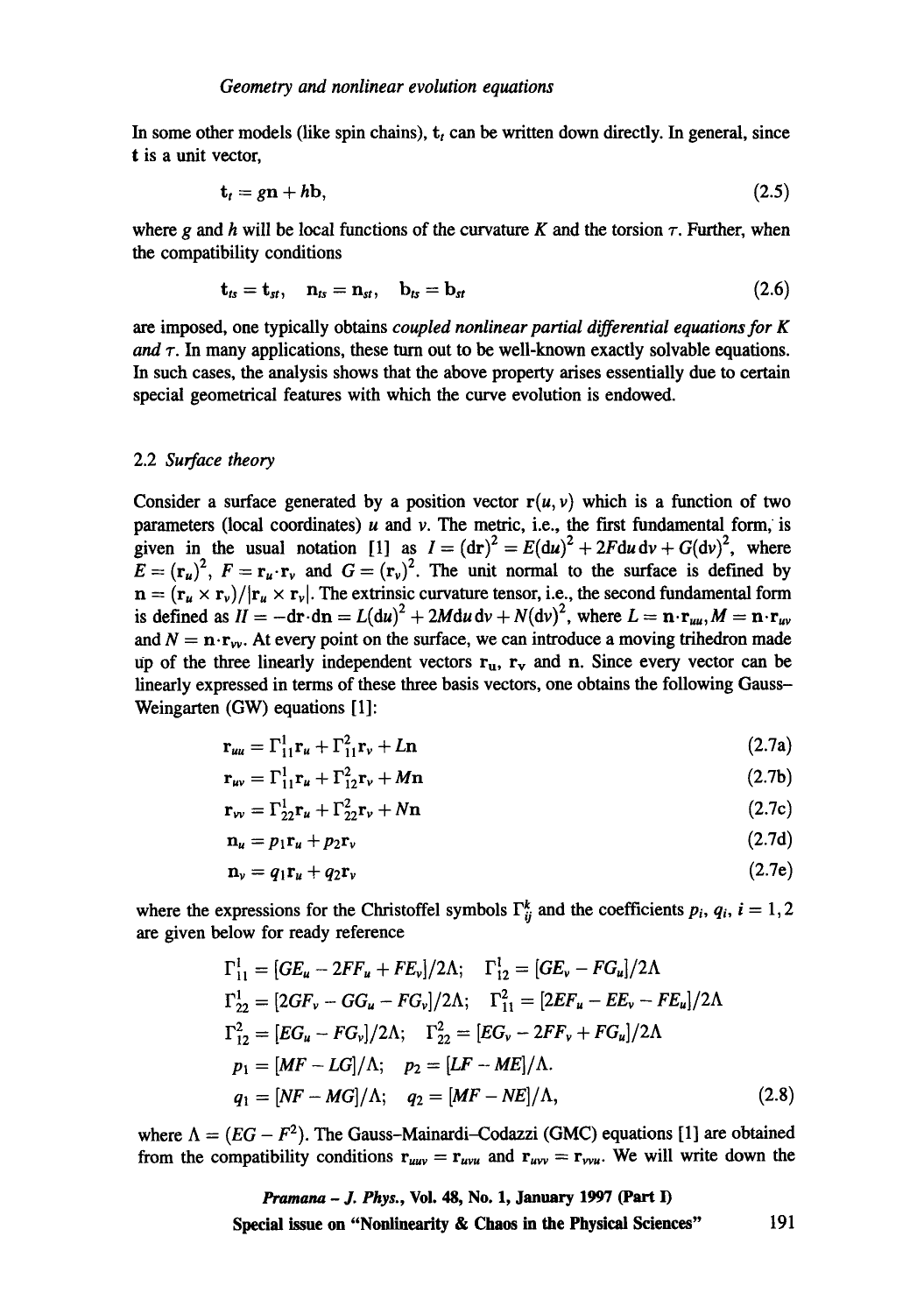relevant equations when we discuss specific applications. The fundamental theorem of surfaces states that if the surface parameters  $E, F, G, L, M$  and  $N$  satisfy the GMC equations, then the corresponding surface  $r(u, v)$  is uniquely determined except for its position in space. We will see how this can be used in applications where the GMC equations turn out to be exactly solvable equations, with the surface parameters determined exactly as explicit functions of  $u$  and  $v$ .

#### **3. Vortex filament motion and the Hasimoto transformation**

It has been observed that vortex filaments in a fluid very often preserve their identity when they move. In this section, we summarize Hasimoto's work [5] which shows that on using a local induction approximation (to be explained below), the propagation of a soliton along a filament can be obtained.

A thin vortex filament in a fluid can be regarded as a space curve. The fluid is incompressible and inviscid and has a non-vanishing vorticity

$$
\mathbf{w}(\mathbf{x}) = \nabla \times \mathbf{V}(\mathbf{x}),\tag{3.1}
$$

where  $V(x)$  is the fluid velocity at a point with position vector x on the filament. Equation (3.1) implies the following Biot-Savart law:

$$
\mathbf{V}(\mathbf{x}) = \int d^3x' \mathbf{w}(\mathbf{x}') \times (\mathbf{x} - \mathbf{x}') / |\mathbf{x} - \mathbf{x}'|^3.
$$
 (3.2)

Thus the filament is transported by the velocity *induced* by its own vorticity. For simplicity, it is assumed that  $w(x)$  is tangential to the filament at every point. Since the vortex has a thin core, the volume integral in (3.2) can be replaced by a line integral as follows:

$$
\mathbf{V}_I(\mathbf{x}) \sim \int \mathbf{t}(\mathbf{x}') \times (\mathbf{x} - \mathbf{x}')/|\mathbf{x} - \mathbf{x}'|^3 \mathrm{d} s', \tag{3.3}
$$

where  $V_i$  is the induced velocity and  $x = x(s, t)$  is the position vector of a point on the filament curve at time  $t$ . Because of the thinness of the core, the contribution of the local portion of the filament dominates the Biot-Savart integral. Expanding x' in a Taylor series around  $\mathbf{x}(s, t)$ ,

$$
\mathbf{x}'(s',t) = \mathbf{x}(s,t) + (s'-s)\mathbf{x}_s + (1/2)(s'-s)^2\mathbf{x}_{ss} + O(s'-s)^3.
$$
 (3.4)

Since  $x_s = t$  and  $x_{ss} = t_s = Kn$  from (2.1), substituting (3.4) in (3.3) yields

$$
\mathbf{V}_I \sim K(\mathbf{t} \times \mathbf{n}) = K\mathbf{b},\tag{3.5}
$$

Comparing (3.5) with (2.3), we see that in this 'local induction approximation', the velocity  $V_l = x_t$  of the vortex filament has no tangential and normal components but only a component along the binormal, proportional to the curvature  $K$ . Equation (3.5) leads to

$$
\mathbf{t}_t = K_s \mathbf{b} - K \tau \mathbf{n},\tag{3.6}
$$

*Pramana - J. Phys.,* **Vol. 48, No. 1, January 1997 (Part I)** 

**Special issue on "Nonlinearity & Chaos in the Physical Sciences"**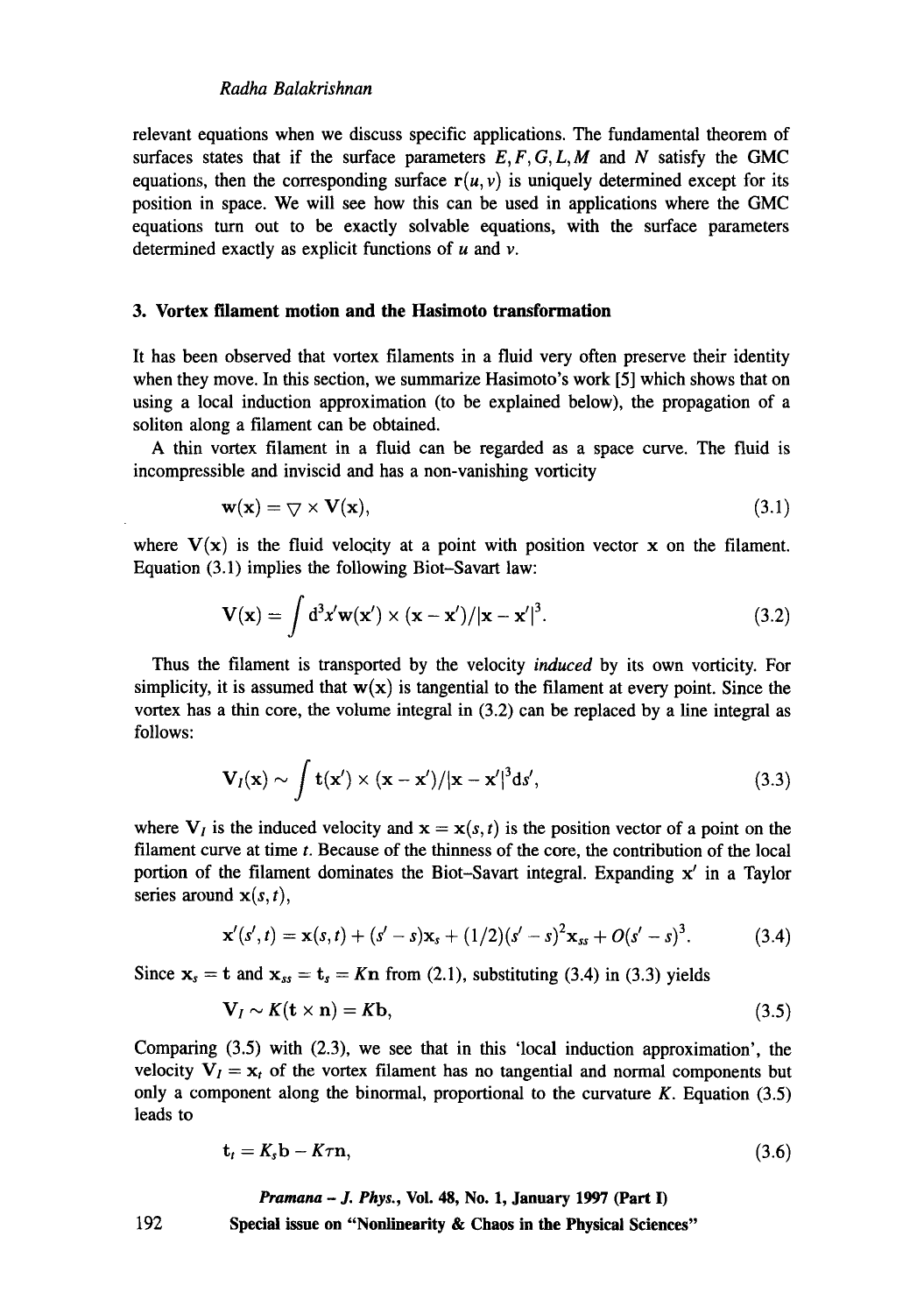where (2.4) and (2.1) have been used. As explained in  $\S$ 2, the compatibility conditions (2.6) lead to the following coupled set of partial differential equations for K and  $\tau$ :

$$
K_t = -2K_s \tau - K\tau_s \tag{3.7a}
$$

$$
\tau_t = [(K_{ss}/K) - \tau^2]_s - KK_s. \tag{3.7b}
$$

On using the Hasimoto transformation

$$
\psi = K \exp\left\{i \int^s \tau \, \mathrm{d}s \right\},\tag{3.8}
$$

Equations (3.7) reduce to the nonlinear Schrödinger equation (NLSE)

$$
i\psi_t + \psi_{ss} + (1/2)|\psi|^2 \psi = 0 \tag{3.9}
$$

whose exact solutions are known [4]. The NLSE is a completely integrable evolution equation, associated with an infinite number of integrals of motion, strict N-soliton solutions, etc. From the soliton solution, the curvature and torsion of the filament can be read off using (3.8). Thus, the local induction approximation is seen to lead to a shapeand velocity-preserving motion of a helical vortex filament in the fluid. It is interesting that such a motion of vortex filaments has been experimentally observed in certain types of fluids. Finally, this example shows that the special geometry underlying the completely integrable NLSE is encoded in the simple geometric relationship  $x_t = Kb$  [Eq. (3.5)] for the local velocity of a space curve moving in  $E<sup>3</sup>$ . More recently, it has been shown [12] that going beyond the local induction approximation can lead to a connection with more general soliton-bearing equations.

## **4. Dynamics of the classical Heisenberg ferromagnetic chain**

The subject of quasi-one dimensional magnets with various symmetries is interesting because such systems can be fabricated in the laboratory. In this section we review the isotropic ferromagnetic chain.

Consider a one-dimensional lattice with classical spins  $S_i$  of constant magnitude (i.e.,  $({\bf S}_i)^2 = S^2 = 1$ ) at every site *i*, with the nearest neighbour interaction Hamiltonian

$$
H = -J \sum_{i} \mathbf{S}_{i} \cdot \mathbf{S}_{i+1}, \quad J > 0. \tag{4.1}
$$

The spin evolution equation derived from (4.1) is  $(dS_i/dt) = JS_i \times (S_{i+1} + S_{i-1})$ . On taking the continuum limit  $S_i \to S(x, t)$ , this reduces to the nonlinear partial differential equation ( the Landau-Lifshitz equation)

$$
\mathbf{S}_t = J\mathbf{S} \times \mathbf{S}_{xx},\tag{4.2}
$$

where the subscripts denote partial derivatives. The underlying geometry of  $(4.2)$  is most conveniently analysed by identifying S with the unit tangent to a curve [13], so that the Landau-Lifshitz equation describes a *moving space curve.* (Note that the instantaneous spin configuration on the chain can be mapped to a corresponding space curve at that instant). Thus  $(4.2)$  can be cast in the form (after rescaling time t to  $Jt$ )

$$
\mathbf{t}_t = \mathbf{t} \times \mathbf{t}_{ss}. \tag{4.3}
$$

 $\mathbf{z}$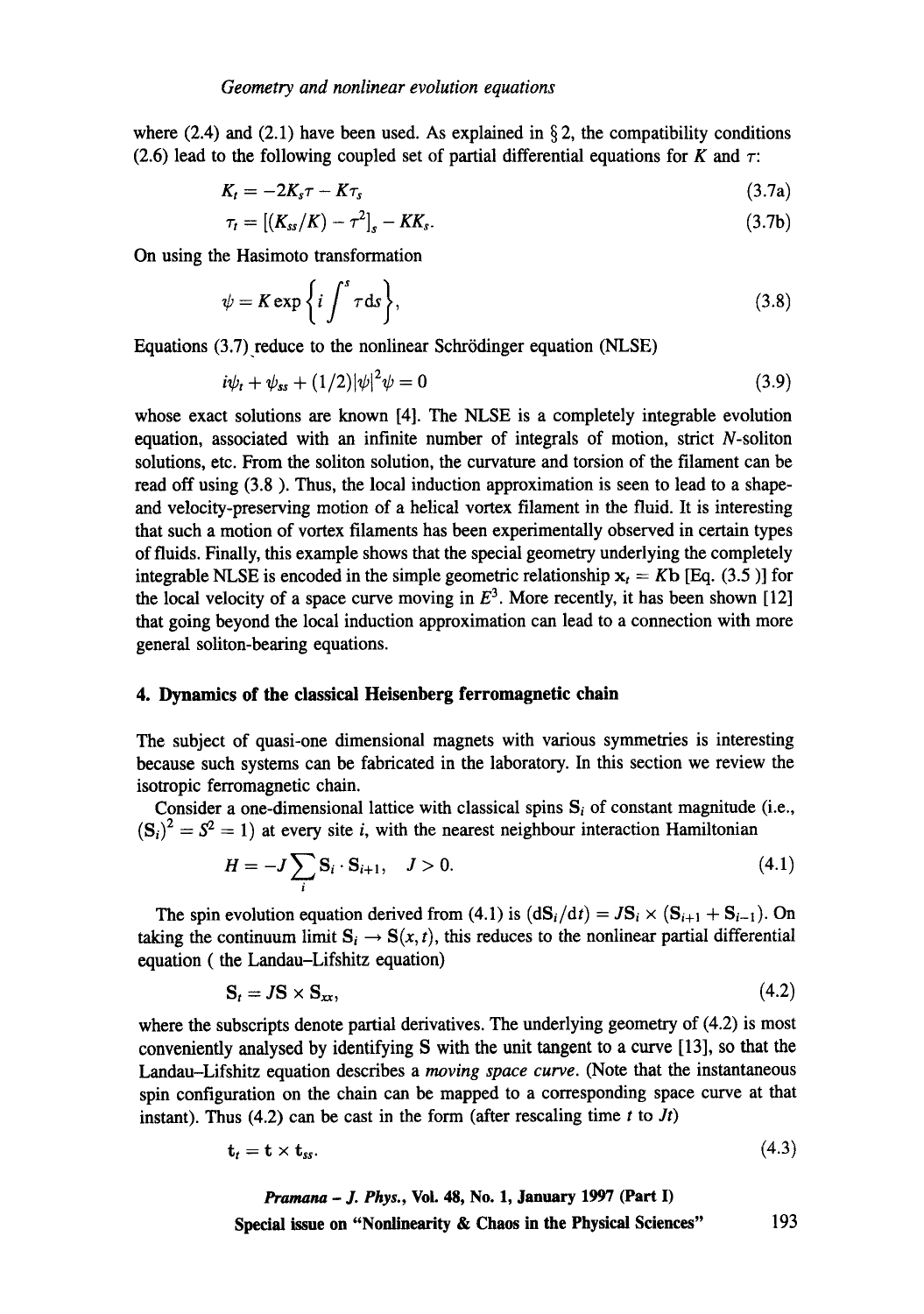Pioneering work by Lakshmanan [7] showed that Eq. (4.3) is gauge-equivalent to the NLSE. The following interesting connection between the present interacting spin problem and the (seemingly unrelated) vortex filament motion considered in § 3 is worth noting: The filament evolution  $x_t = Kb$  (Eq. (3.5)) when differentiated with respect to s leads to (4.3)! Thus (4.3) also yields the *same* coupled equations (3.7) found in the fluid mechanical context, and thence to the NLSE. The soliton solutions play the role of nonlinear excitations in the spin chain [7]. It must be noted that the solution of NLSE contains information about the energy and current densities [13]. In this example we have seen that the geometry of the NLSE is encoded in the special time evolution of the *tangent* vector as given by (4.3).

Before concluding this section, we mention that there are some extensions of the Heisenberg chain which can be analysed through the space curve formalism-for instance, the inclusion [14] of the Landau-Gilbert damping term in the Hamiltonian. Integrability in higher dimensions for the spherically symmetric case has also been recently investigated [15].

#### **5. Dynamics of nonstretching planar curves**

There are many physical applications involving curve dynamics which preserve certain global geometric quantities such as the length of an open curve or the area enclosed by a closed curve. Examples are polymers, cell membranes or closed vortex filaments. An interesting paper by Goldstein and Petrich [8] considers the dynamics of curves on a *plane.* In this case the torsion  $\tau = 0$ , and Eqs (2.1) become

$$
\mathbf{t}_s = K\mathbf{n}, \quad \mathbf{n}_s = -K\mathbf{t}.\tag{5.1}
$$

Now

$$
x_t = Un + Wt, \tag{5.2}
$$

where  $U$  and  $W$  are the normal and tangential components of the velocity. If these are chosen to be local functions of the curvature  $K$  and its derivatives, i.e.,

$$
U = U(K, K_s, K_{ss} \dots) \quad \text{and} \quad W = W(K, K_s, K_{ss} \dots),
$$

we get from (5.2)

$$
\mathbf{x}_{st} = \mathbf{t}_t = (W_s - K U)\mathbf{t} + (U_s + K W)\mathbf{n}.
$$

Since  $t.t<sub>t</sub> = 0$ , this leads to

$$
W_s = KU, \quad W = \int KU\mathrm{d}s + C,\tag{5.3}
$$

where  $C =$  constant. Hence, in general,

$$
\mathbf{t}_t = (U_s + KW)\mathbf{n}.\tag{5.4}
$$

At this stage, one poses the following question: How should a planar curve evolve in time so as to keep its length  $L = \int ds$  fixed? One way to ascertain  $L_t = 0$  is to ensure that  $ds/dt = 0$  so that the curve does not 'stretch' as time evolves. This imposes the

## *Pramana - J. Phys.,* **Voi. 48, No. 1, January 1997 (Part I)**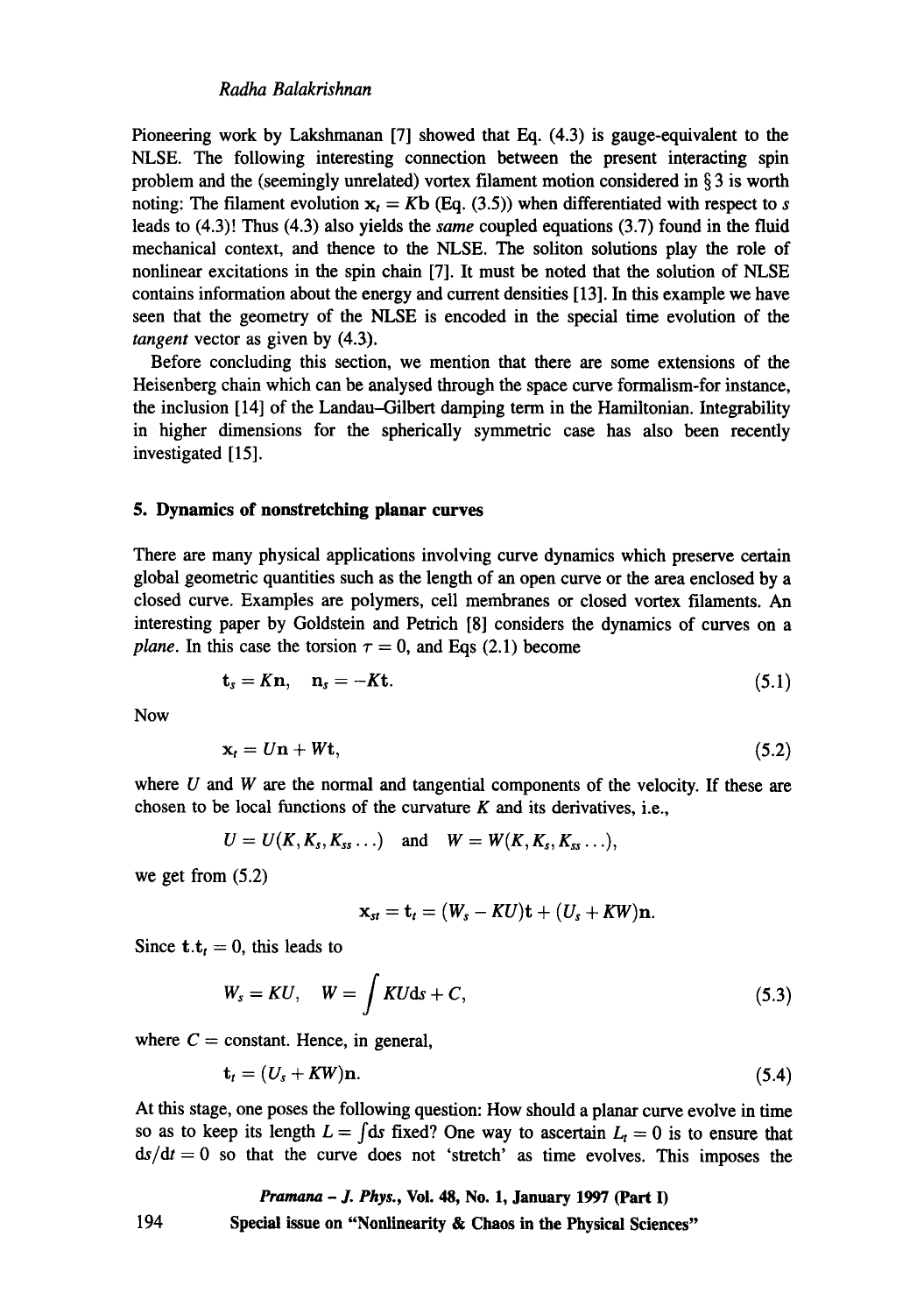compatibility conditions  $t_{st} = t_{ts}$  and  $n_{st} = n_{ts}$ . Using (2.1), (5.3) and (5.4) in these yields the following evolution equation for  $K$ :

$$
K_t = U_{ss} + K^2 U + K_s \left\{ \int K U \mathrm{d}s + C \right\} = -\Omega U, \tag{5.5}
$$

where the operator  $\Omega$  is given by

$$
\Omega = (-\partial_{ss} + K^2 + K_s \partial_s^{-1} K) \tag{5.6}
$$

with

$$
\partial_s^{-1}KU=\int KU\mathrm{d} s+C.
$$

It is clear that the evolution of the curve is decided by the choice of  $U$  and  $W$  in (5.2). Since  $U$  and  $W$  are related by (5.3) in general, and  $W$  should be a local function, either  $U$ should vanish or *KU* must be a total derivative. The simplest choice  $U = U^{(1)} = 0$  gives  $W = W^{(1)} = C$  and

$$
K_t = -CK_s. \tag{5.7}
$$

This is a linear equation representing the trivial motion of the curve along itself with velocity C. (Note that the velocity  $x_t^{\prime\prime} = Ct$  has only a tangential component). The next choice  $U = U^{(2)} = -K_s$  gives  $W = W^{(2)} = (\frac{1}{2}K^2) + C_s$ , giving the modified Korteweg-de Vries (MKdV) equation

$$
K_t = -K_{sss} + (3/2)K^2K_s \tag{5.8}
$$

for the choice  $C = 0$ . This is a completely integrable equation. The one-soliton solution  $K(s, t) = \sqrt{u} \text{ sech } (\sqrt{u(s - ut)})$  represents a moving localized profile (lump) traveling along the curve with velocity  $u > 0$ . Note that the velocity  $x_t^{(2)} = -K_s n - (\frac{1}{2}K^2)t$  has both tangential and normal components.

Proceeding likewise, i.e., by choosing the right-hand side of each equation for  $K$  to be the normal velocity U of the succeeding equation, a *hierarchy* of equations is obtained, the next one being

$$
K_t = -K_{ssass} - (15/8)K^4K_s - (5/2)K_s^3 - (5/2)K^2K_{ss} - 10KK_sK_{ss},
$$
 (5.9)

for the choice  $U = U^{(3)} = K_{sss} + \frac{3}{2}K^2K_s$ .

Note that the order of the equation increases at each stage. If the curve is closed, the area enclosed is  $A = \frac{1}{2} \oint (x \times x_s) ds$ , giving  $A_t = \oint U ds$ . Since U is a total derivative for all members of the hierarchy, the corresponding evolutions preserve not only the perimeter but also the area enclosed. In addition, due to complete integrability, the dynamics also possesses an infinite number of integrals of the motion which are polynomials in the curvature and their derivatives. (There could of course be other choices like  $U = K^{n}K_{s}$ ,  $W = -K^{n+2}/(n+2)$ , which would also conserve these global quantities, but it is not known whether the resulting dynamics would be integrable). In conclusion, the recursion operator  $\Omega$  defined in (5.6) has a universal geometrical significance in defining the curvature evolution under arclength-conserving dynamics.

It has also been pointed out [6, 16, 17] that the Frenet-Serret equations are equivalent to the Ablowitz-Kaup-NeweU-Segur (AKNS) scattering problem in the IST with zero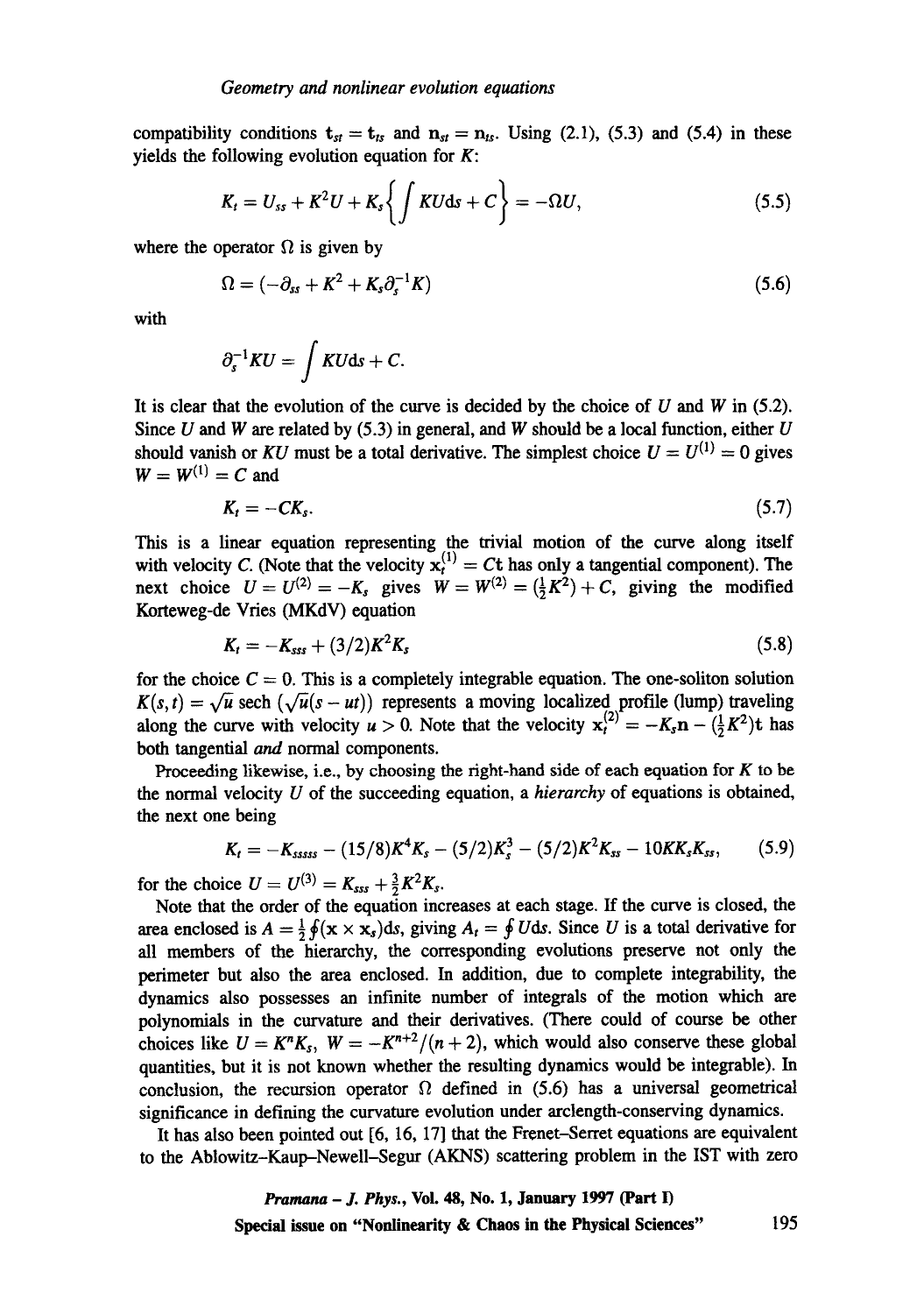eigenvalue. We conclude this section by mentioning that Langer and Perline [18] have shown that the dynamics of a nonstretching filament regarded as a non-planar space curve can give rise to an analogous recursion operator for the NLSE hierarchy, on using the Hasimoto transformation.

#### **6. The Belavin-Polyakov equation**

The Belavin-Polyakov equation [9]

$$
\mathbf{m}_{y} = \mathbf{m}_{x} \times \mathbf{m}, \quad (\mathbf{m})^{2} = 1 \tag{6.1}
$$

arises in several physical applications. In these coupled nonlinear partial differential equations, both the independent variables  $x$  and  $y$  could be spatial variables, or one spatial and the other temporal, depending on the physical context. The static solutions of the nonlinear sigma model in  $(2 + 1)$  dimensions, the static two-dimensional Heisenberg ferromagnet, and the Heisenberg antiferromagnet in  $(1 + 1)$  dimensions [19] are examples where the relevant configurations are classical *unit* vectors m satisfying (6.1).

Let us first apply the moving space curve formulation to this problem [10]. It is possible to identify m with the tangent vector to a space curve which 'evolves' either spatially or temporally, depending on whether  $y$  is a space variable or a time variable. Thus (6.1) can be written in the form

$$
\mathbf{t}_u = \mathbf{t}_s \times \mathbf{t} = -K\mathbf{b},\tag{6.2}
$$

on using (2.1). Writing  $n_u = a_1 t + a_2 b$  and  $b_u = g_1 t + g_2 n$ , the compatibility conditions (2.6) determine  $a_1 = 0$ ,  $a_2 = (-K_s/K)$ ,  $g_1 = K$  and  $g_2 = (K_s/K)$ . Further, the coupled evolution equations for K and  $\tau$  are

$$
K_u = K\tau \tag{6.3a}
$$

and

$$
\tau_u = \left(-K_s/K\right)_s - K^2. \tag{6.3b}
$$

These equations combine to give

$$
(K_u/K)_u + (K_s/K)_s = -K^2, \t\t(6.3c)
$$

which becomes the elliptic Liouville equation

$$
\phi_{ss} + \phi_{uu} = -\exp(2\phi),\tag{6.3d}
$$

on setting  $\phi = \ln K$ . Since the exact general solution of (6.3d) is known [10], the exact solutions for the curvature  $K = \exp \phi$  and  $\tau = \phi_u$  of the evolving space curve can be determined. Thus the use of classical differential geometry of space curves has enabled us to establish  $[10]$  the exact solvability of  $(6.2)$ , by connecting it to the exactly solvable elliptic Liouville equation.

This connection can also be found [10] using surface theory. By identifying the solution  $m(x, t)$  of (6.1) with a position vector  $r(u, v)$ , it is possible to describe a surface. The relevant expressions for the first and second fundamental forms have been given in §2. Using them in conjunction with eq. (6.1), we see that  $F = 0$  and

## *Pramana - J. Phys.,* **VoL 48, No. 1, January 1997 (Part I)**

**Special issue on "Nonlinearity & Chaos in the Physical Sciences"**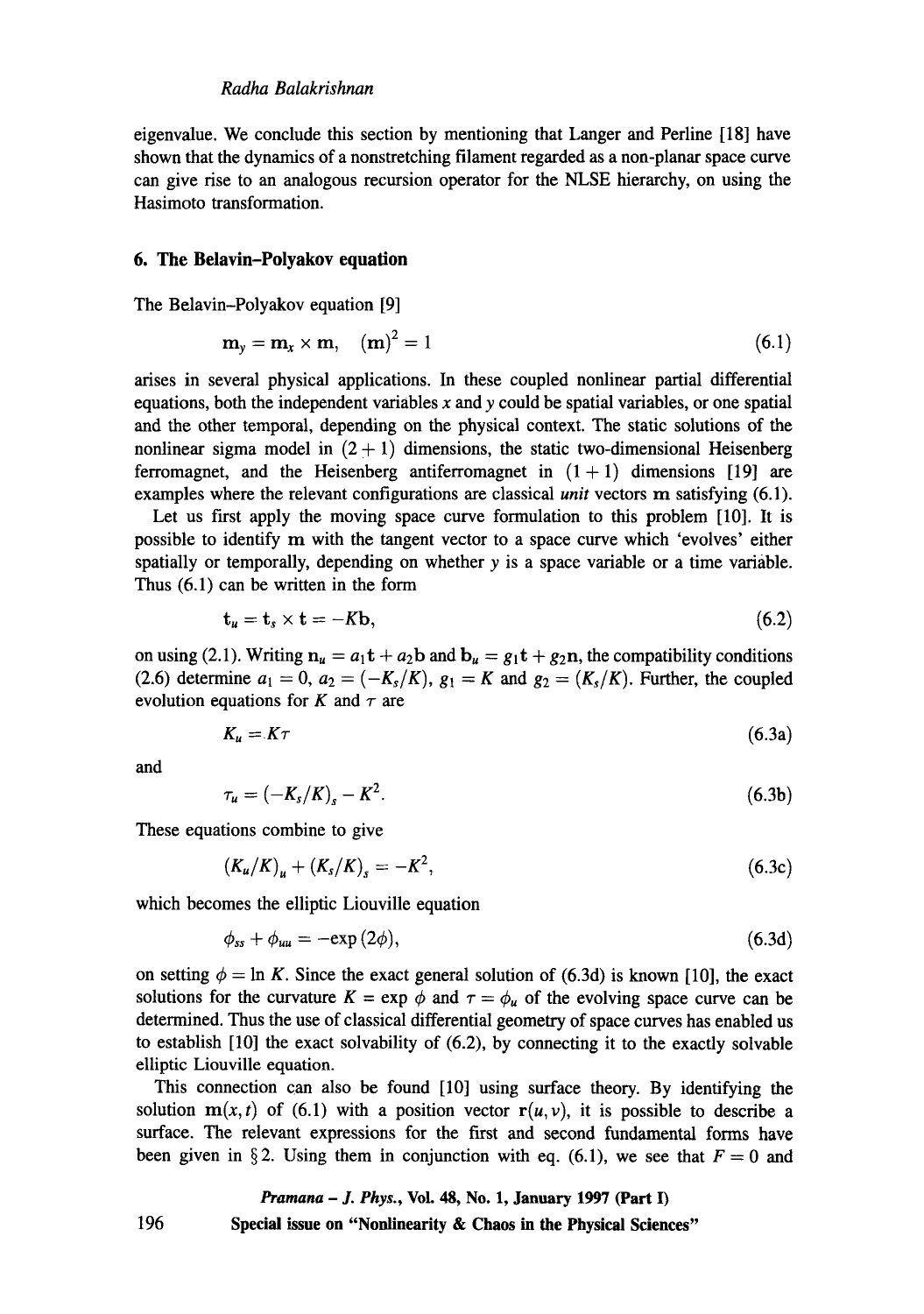$G = (m_v)^2 = (m_x \times m)^2 = E$ . Thus the metric has a *conformal ("isothermal")* form. The unit normal to the surface n is defined as in §2. From (6.1), we obtain  $(\mathbf{m}_x \times \mathbf{m}_y)$  = -Em. Hence  $|\mathbf{m}_{x} \times \mathbf{m}_{y}| = E$ . A short calculation shows that the second fundamental form parameters are given by  $L = N = E$  and  $M = 0$ . Thus the Gaussian curvature  $K = (LN - M^2)/(EG - F^2)$  and the mean curvature  $H = \frac{1}{2}(EN + GL - 2FM)/$  $(EG - F^2)$  are both constant. With  $m(x, y)$  as the position vector creating the surface, the Gauss-Weingarten equations (Eqs (2.7)) become

$$
\mathbf{m}_{xx} = (E_x/2E)\mathbf{m}_x - (E_y/2E)\mathbf{m}_y - E\mathbf{m}
$$
  
\n
$$
\mathbf{m}_{xy} = (E_y/2E)\mathbf{m}_x + (E_x/2E)\mathbf{m}_y
$$
  
\n
$$
\mathbf{m}_{yy} = -(E_x/2E)\mathbf{m}_x + (E_y/2E)\mathbf{m}_y - E\mathbf{m}
$$
  
\n
$$
\mathbf{n}_x = -\mathbf{m}_x
$$
  
\n
$$
\mathbf{n}_y = -\mathbf{m}_y
$$
\n(6.4)

We now obtain the Gauss-Mainardi-Codazzi equations [1] from the various compatibility conditions as mentioned in §2. Note that  $n_{xy} = n_{yx}$  is automatically satisfied, while the conditions  $m_{xy} = m_{xy}$  and  $m_{xy} = m_{yy}$  both reduce, after a short calculation, to the following equation for the coefficient  $E$  of the conformal metric:

$$
(E_y/2E)_y + (E_x/2E)_x = -E.
$$
\n(6.5)

Defining  $\phi = \frac{1}{2} \ln E$ , the above equation becomes the elliptic Liouville equation (6.3d). Its *general* solution can be written down as

$$
\phi(x, y) = \frac{1}{2} \ln \{-4A'(z^*)B'(z)/[A(z^*) + B(z)]^2\}
$$
\n(6.6)

where  $z = x + iy$ ,  $z^* = x - iy$ ,  $A'(z^*) = dA/dz^*$ ,  $B'(z) = dB/dz$  and A, B are arbitrary functions. Hence

$$
E(x, y) = -4A'(z^*)B'(z)/[A(z^*) + B(z)]^2.
$$
 (6.7)

The fundamental theorem of surfaces states that if the metric and curvature tensors satisfy the Gauss-Mainardi-Codazzi equations (which in the present case is the elliptic Liouville equation), then the Gauss-Weingarten equations can in principle be integrated to determine the surface (specified by  $m(x, y)$ ) uniquely, up to a rotation and translation in space. Therefore (6.1) is exactly solvable. Some interesting special solutions have been found in Ref. [19].

It can be shown that the basic equations (6.3a) and (6.3b) determined using the 'direct' moving curve method can be combined into the following equation for the complex Hasimoto function  $q = \kappa \exp(i \int_{-\infty}^{s} \tau ds)$ :

$$
iq_u - q_s - q \int_{-\infty}^s |q|^2 \, \mathrm{d} s = 0. \tag{6.8}
$$

This equation had in fact been obtained earlier [19] in another context. A short calculation verifies that its imaginary part yields (6.3a), while its real part gives (6.3b). These equations when combined become the elliptic Liouville equation (6.3d), as we have already shown above.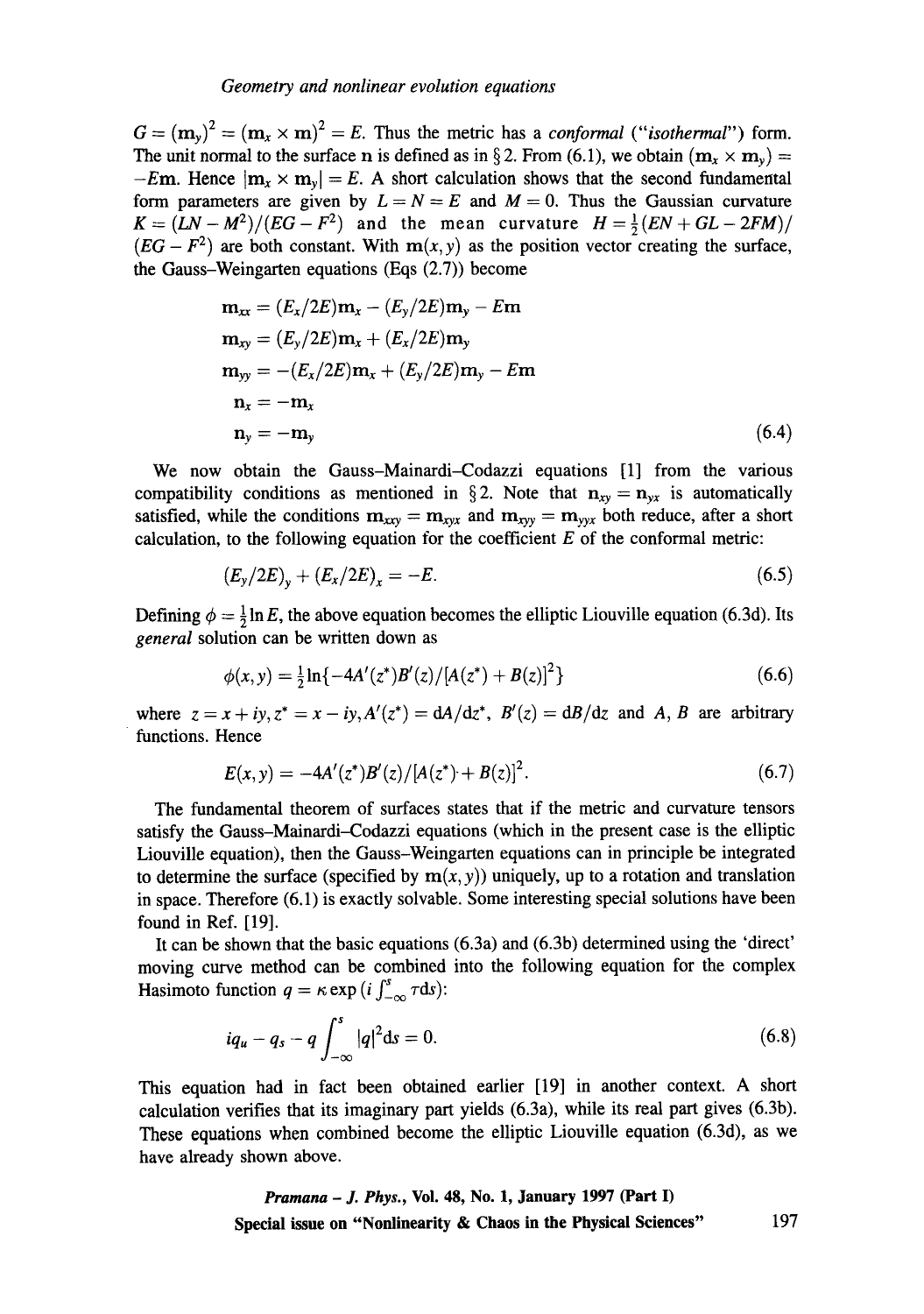#### **7. The inhomogeneous Heisenberg chain**

The examples discussed in the previous sections show how classical differential geometry can be used as an effective tool to find the connection of a nonlinear system described by a vector evolution equation with a completely integrable NLPDE or with one whose exact general solution is known. As mentioned in the introduction, while these connections are indeed useful in predicting similar properties for the corresponding vector evolution equation, finding the explicit solution of the latter is not always an easy task. In many physical situations, finding special exact solutions explicitly would be of interest (the corresponding nonlinear system need not necessarily be always completely integrable). In this section we consider the example of the inhomogeneous Heisenberg chain to show how exact solutions can be found using an appropriate geometric approach [ 11].

Several years ago, this author proposed a model Hamiltonian [20]

$$
H = -\sum_{i} f_i \mathbf{S}_i \cdot \mathbf{S}_{i+1}, (\mathbf{S}_i)^2 = S^2 = 1,
$$
\n(7.1)

where  $S_i$  denotes the spin vector and  $f_i$  the site dependent (inhomogeneous) exchange interaction between the spins. The continuum evolution for S was found to be

$$
\mathbf{S}_t = (f\mathbf{S}\times\mathbf{S}_x)_x, \quad \mathbf{S}^2 = 1,\tag{7.2}
$$

By associating S with the tangent to a moving curve, it was shown that the above equation is gauge-equivalent to a generalized nonlinear Schrödinger equation (GNLSE) of the form

$$
iq_t + (fq)_{xx} + 2q \left\{ f|q|^2 + \int_{-\infty}^x f_x |q|^2 dx \right\} = 0.
$$
 (7.3)

Here  $q$  is given essentially by the Hasimoto function defined in (3.8), namely,

$$
q = (\kappa/2) \exp \int_{-\infty}^{x} \tau \, \mathrm{d}x,\tag{7.4}
$$

with the curvature  $\kappa$  and the torsion  $\tau$  of the curve being given by

$$
\kappa^2 = (\mathbf{S}_x)^2, \quad \tau = \mathbf{S} \cdot (\mathbf{S}_x \times \mathbf{S}_{xx}) / \kappa^2 \tag{7.5}
$$

respectively. There are only two forms of  $f(x)$  for which the conventional IST method is directly applicable to the above GNLSE, *viz.,* (i) when f is a constant (in which case it reduces to the usual NLSE), and (ii) when f is a linear function [21] of x. All other  $f(x)$ fall into a special class [20]. In a interesting recent paper, Cie'sli'nski et al [22] have used some ideas from Sym's surface approach  $[3]$  to find exact solutions of  $(7.2)$  and  $(7.3)$  for several other forms of the inhomogeneity function  $f(x)$ . Representing S as the spatial derivative of a vector r, i.e., setting

$$
S = r_x, \tag{7.6}
$$

it can be verified that the kinematic equation

$$
\mathbf{r}_t = f(\mathbf{r}_x \times \mathbf{r}_x), \quad \mathbf{r}_x^2 = 1. \tag{7.7}
$$

*Pramana - J. Phys.,* Vol. 48, No. 1, January 1997 (Part I)

Special issue on "Nonlinearity **& Chaos in the Physical Sciences"**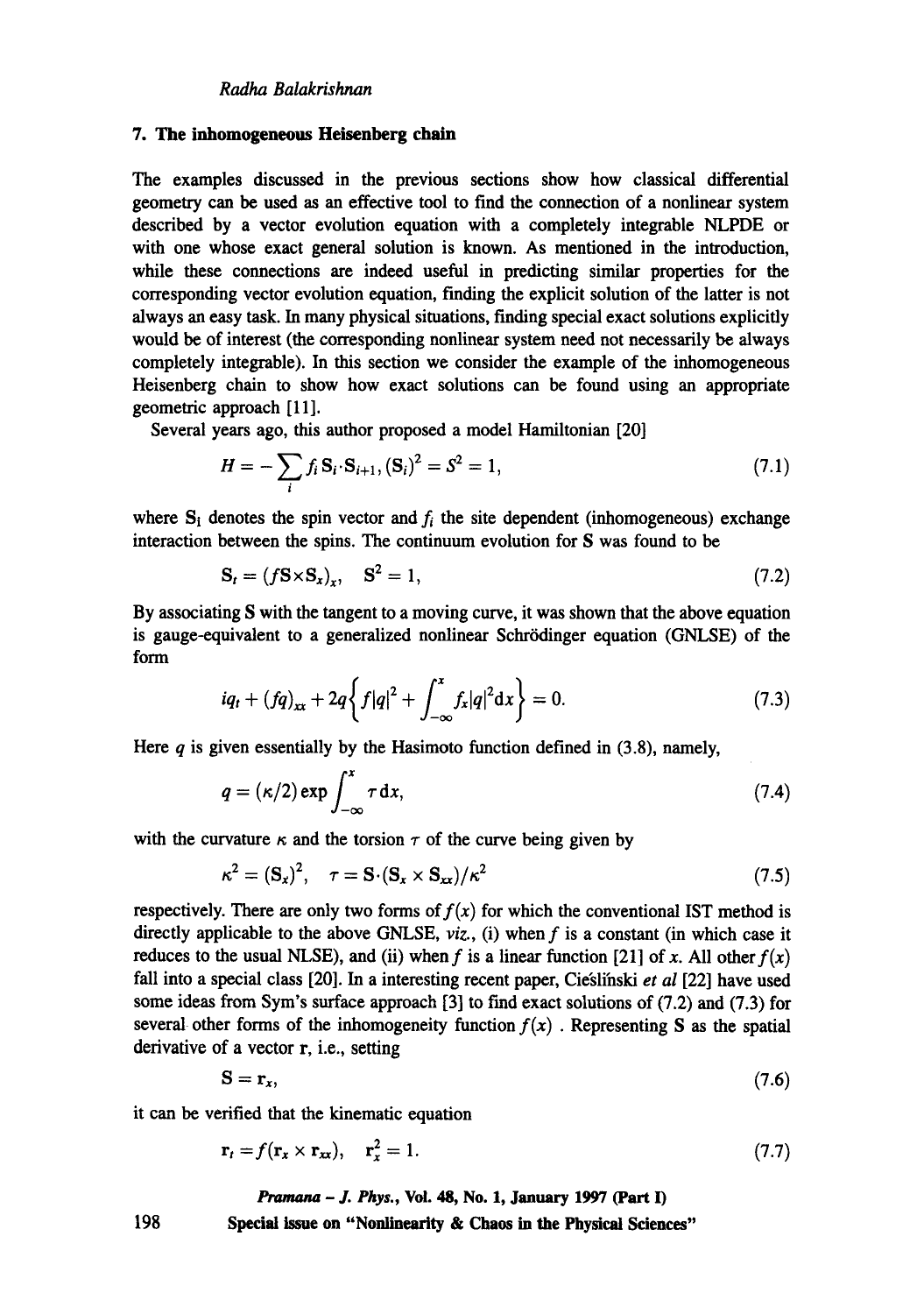implies Eq. (7.2). Assuming the surface generated by the position vector  $r(x, t)$  to be equipped with a metric of the geodesic form, it was shown [22] that the Gauss-Mainardi-Codazzi (GMC) equations [1] for this surface can be cast in the same form as (7.3), upon making appropriate identifications between  $q$  and  $f$  on the one hand, and the coefficients of the first and second fundamental forms (i.e., the metric and the extrinsic curvature, respectively) on the other. By specializing to surfaces of revolution, it was demonstrated that the equations for the geodesics on the surface could be integrated explicitly for certain cases, and an algorithm was found for obtaining both f and the corresponding solution S. When the geodesic coordinates were taken to be  $x$  and  $t$ , the solutions called 'spins-on-meridians' could be found for a wide variety of time-independent, bounded, positive functions  $f(x)$ , i.e., inhomogeneous ferromagnetic couplings.

In what follows we use [11] a geometric formulation different from the above approach in the sense that, although we too identify  $r(x, t)$  with a position vector that generates a surface, we do not compare the GMC equations to (7.3), nor do we use the general equations of geodesics. Our strategy is to regard the basic kinematic equation (7.7) for r as a *constraint* on the surface generated. Such a constraint is expected to permit only certain special geometries for the surface [3]. Indeed, for the model under investigation, the surface metric is shown to be *necessarily* of the geodesic form, and further, certain coefficients of the two fundamental forms get related through the function  $f$ . Using these results in the GMC equations, it becomes possible to 'integrate' the latter and find the expressions for  $L, M$  and  $N$  (the coefficients of the second fundamental form) as well as the corresponding function  $f$  in terms of the metric coefficient  $G$ , its x-derivatives and two (arbitrary) integration constants, for time-independent metrics. It is then demonstrated that the solution  $q$  of (7.3) can also be written in terms of the above-mentioned quantities, simply by re-expressing the moving curve parameters  $\kappa$  and  $\tau$  in terms of surface coefficients by using the Gauss-Weingarten (GW) equations [1] for the surface. Thus we see that given an arbitrary metric coefficient, the explicit solution for q along with the corresponding f can be written down. This solution q is a *complex* function in general, and, as already mentioned in  $\S 4$ , is interesting in its own right since it contains information [11] on the energy and current densities along the chain. Furthermore, on inspecting the expressions for  $L, M$ and N obtained from the GMC equations, it is readily seen that they correspond to those of surfaces of revolution, [1] when one of the two integration constants referred to above vanishes. Also,  $G^{1/2}$  plays the role of the generator of revolution, and the explicit solution of  $r(x, t)$  can be written down in this limiting case. In this limit, our expression for  $f(x)$  reduces to the result obtained [22] in the geodesic approach, for the 'spins-on-meridians' solutions. The corresponding solutions for q are necessarily *real.*  For certain common surfaces of revolution like the sphere, the torus and the catenoid, the solution S of Eq. (7.2) can be expressed solely as a functional of the inhomogeneity function f that appears in the equation, essentially because the surface metric can also be written down as a functional of  $f$  for these surfaces. We now present a few details of this analysis:

We start with the kinematic equation for  $r(x, t)$  Eq. (7.7), and identify  $r(x, t)$  with a position vector generating a smooth surface in  $E^3$ , with local coordinates x and t. Note that  $S^2 = r_r^2 = 1$  in the model. From the evolution, it is readily verified that  $r_x \cdot r_t = 0$ . We use the same notation (E.F,G,L,M,N) for the metric and the extrinsic curvature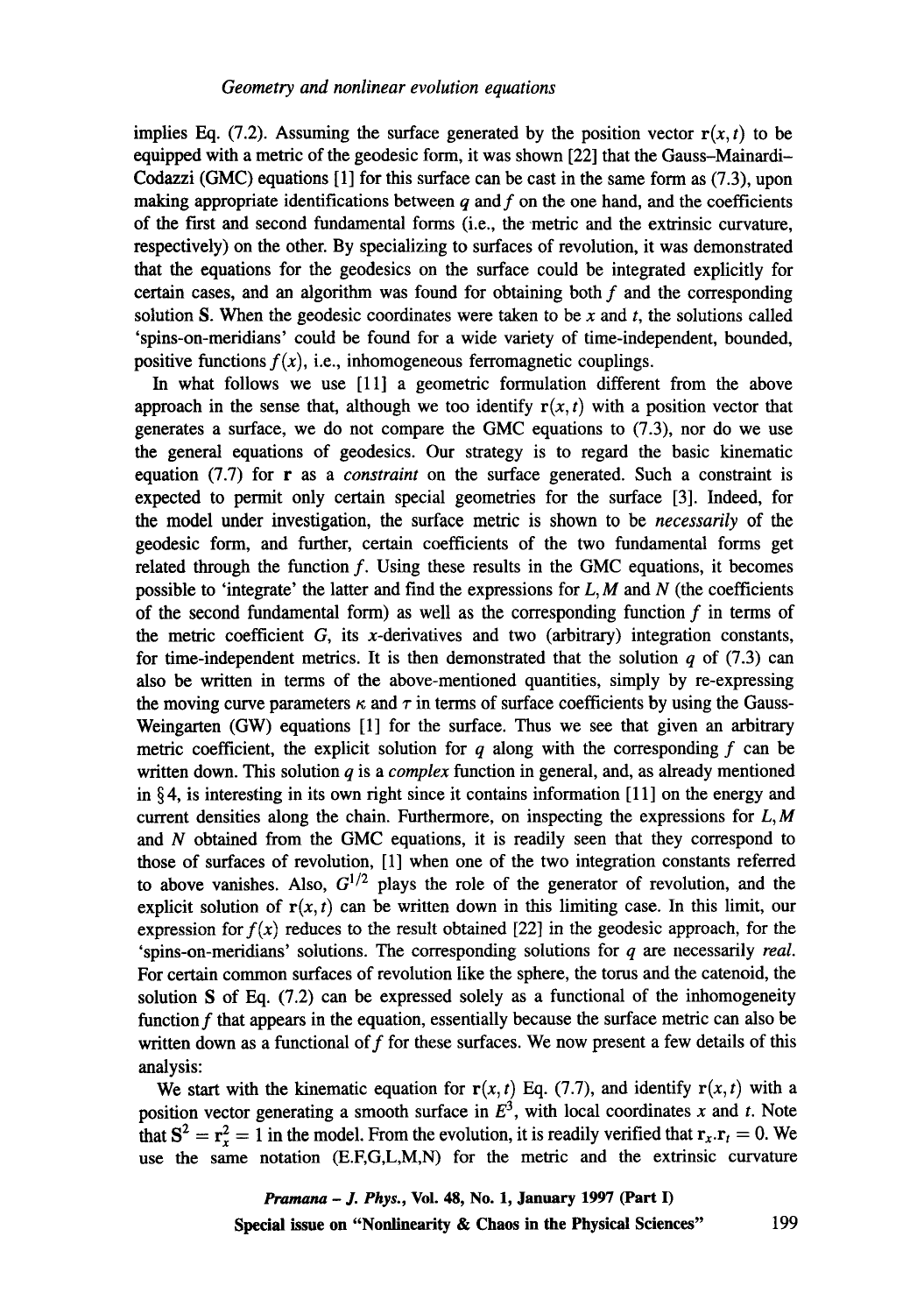parameters, respectively, as in § 6. It is easy to verify that the metric is *necessarily*  constrained to be of the geodesic form given below:

$$
I = (dx)^2 + G(x, t)(dt)^2.
$$
 (7.8)

The unit normal **n** to the surface is given by

$$
\mathbf{n} = (\mathbf{r}_x \times \mathbf{r}_t) / G^{1/2}.
$$
 (7.9)

As already mentioned in  $\S 2$ , the GW equations for a surface can be written in terms of L, M, N and the usual Christoffel symbols  $\Gamma_{ii}^k$ . For the metric given in (7.8); the latter reduce to (see Eqs (2.8)):

$$
\Gamma_{11}^1 = \Gamma_{11}^2 = \Gamma_{12}^1 = 0; \n\Gamma_{12}^2 = \frac{1}{2} G_x / G; \quad \Gamma_{22}^1 = -\frac{1}{2} G_x \quad \text{and} \quad \Gamma_{22}^2 = \frac{1}{2} G_t / G.
$$
\n(7.10)

Using these, the GW equations (equations (2.7)) read

$$
\mathbf{r}_{xx} = L\mathbf{n} \tag{7.11a}
$$

$$
\mathbf{r}_{xt} = \frac{1}{2}(G_x/G)\mathbf{r}_t + M\mathbf{n} \tag{7.11b}
$$

$$
\mathbf{r}_t = -\frac{1}{2}G_x \mathbf{r}_x + \frac{1}{2}(G_t/G)\mathbf{r}_t + N\mathbf{n}
$$
\n(7.11c)

$$
\mathbf{n}_{x} = -L\mathbf{r}_{x} - (M/G)\mathbf{r}_{t} \tag{7.11d}
$$

$$
\mathbf{n}_t = -M\mathbf{r}_x - (N/G)\mathbf{r}_t. \tag{7.11e}
$$

Further, for this (geodesic) surface it can be shown that

$$
(\mathbf{r}_x \times \mathbf{r}_{xx}) = L(\mathbf{r}_x \times \mathbf{n}) = (L/G^{1/2})\mathbf{r}_t.
$$
\n(7.12)

Comparing this with the given equation  $(7.7)$ , we get the constraint

$$
f = -G^{1/2}/L,\tag{7.13}
$$

for  $L \neq 0$ . In other words: for a given f, the evolution can have a solution only if the surface coefficients  $G$  and  $L$  are related through  $f$  as above.

For a surface with  $E = 1$  and  $F = 0$ , the compatibility conditions  $(\mathbf{r}_{xx})_t = (\mathbf{r}_{xt})_x$  and  $(\mathbf{r}_{tt})_x = (\mathbf{r}_{xt})_t$  yield the following GMC equations:

$$
-(LN - M2)/G = (\Gamma_{12}^{2})_{x} - (\Gamma_{11}^{2})_{t} + \Gamma_{12}^{1} \Gamma_{11}^{2} - \Gamma_{11}^{1} \Gamma_{12}^{2} + \Gamma_{12}^{2} \Gamma_{12}^{2} - \Gamma_{11}^{2} \Gamma_{22}^{2}
$$
 (7.14a)

$$
L_t - M_x = L\Gamma_{12}^1 + M(\Gamma_{12}^2 - \Gamma_{11}^1) - N\Gamma_{11}^2 \tag{7.14b}
$$

$$
M_t - N_x = L\Gamma_{22}^1 + M(\Gamma_{22}^2 - \Gamma_{12}^1) - N\Gamma_{12}^2
$$
 (7.14c)

On using the expressions for  $\Gamma_{ii}^k$  given in (7.10), and the definition

$$
K = (LN - M2)/G,
$$
\n
$$
(7.15)
$$

of the Gaussian curvature  $K$ , Eqs (7.14) reduce to

200

$$
-K = (G_x/2G)_x + (G_x/2G)^2 \tag{7.16a}
$$

$$
L_t - M_x = M(G_x/2G) \tag{7.16b}
$$

$$
M_t - N_x = -L(G_x/2) + M(G_t/2G) - N(G_x/2G). \qquad (7.16c)
$$

## *Pramana - J. Phys.,* **VoL 48, No. 1, January 1997 (Part I)**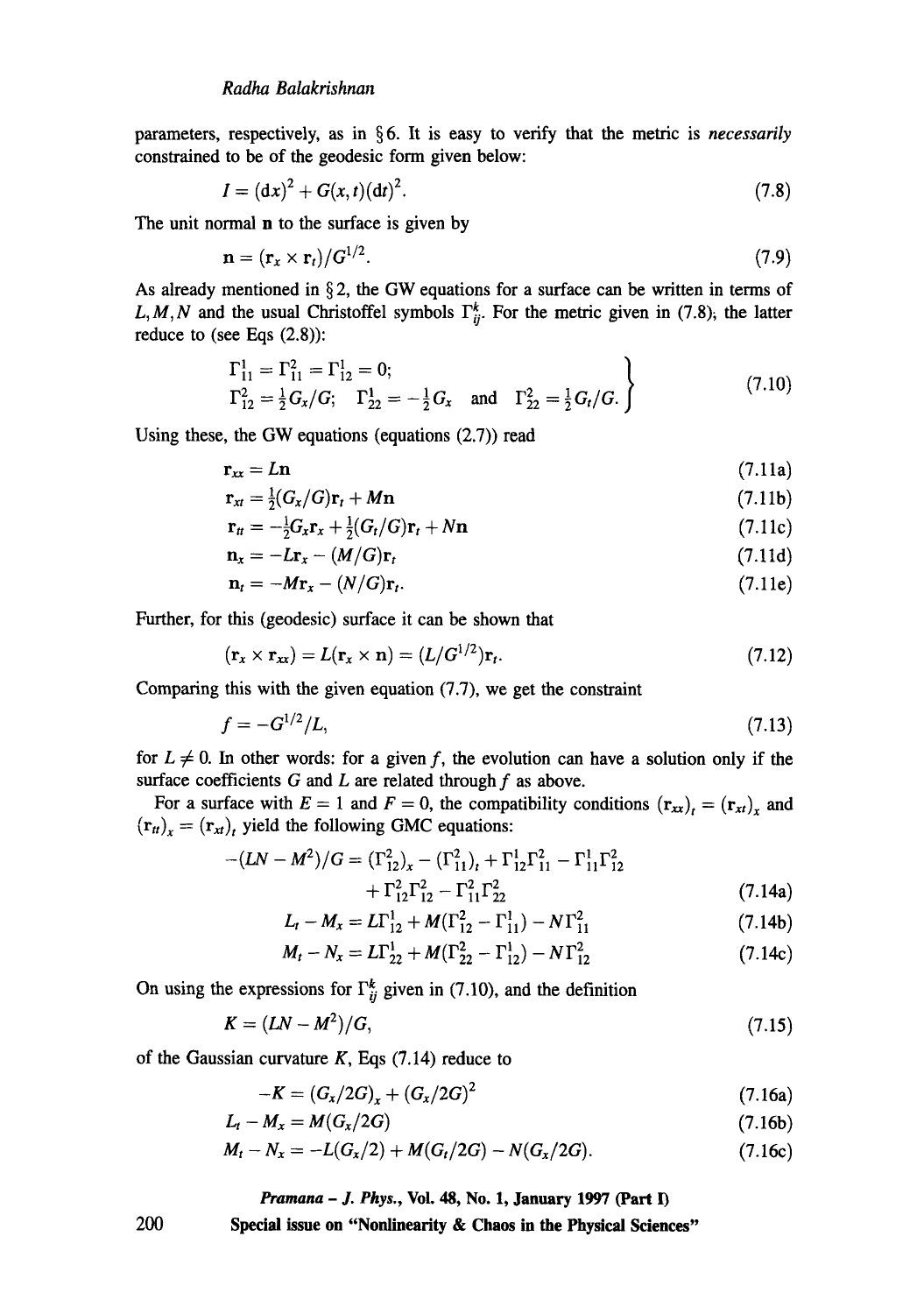Now, the fundamental theorem of surfaces states that if we can identify functions  $G, L, M$ and  $N$  which satisfy the Gauss equation (7.16a) and the Mainardi-Codazzi equations (7.16b) and (7.16c), then there exists a surface  $r(x, t)$ . In other words, an exact solution of the given evolution equation exists, provided of course if the additional constraint  $f = -G^{1/2}/L$  is satisfied. We note that the Gauss equation can be written in the more convenient form,

$$
(G^{1/2})_{xx} = -KG^{1/2}.
$$
 (7.17)

Details of the determination of  $G, L, M, N$  are given elsewhere [11]. The equations above can be analysed to yield

$$
f = \pm \phi \ (2A_o - \phi_x^2 - C_o \phi^{-2})^{1/2} / (C_o \phi^{-3} - \phi_{xx}) \tag{7.18}
$$

$$
L = -\phi/f = (\phi_{xx} - C_o\phi^{-3})/(2A_o - \phi_x^2 - C_o\phi^{-2})^{1/2}
$$
\n(7.19)

$$
M = C_o \phi^{-1} \tag{7.20}
$$

$$
N = f(\phi_{xx} - C_o \phi^{-3}) = -\phi (2A_o - \phi_x^2 - C_o \phi^{-2})^{1/2}, \qquad (7.21)
$$

where

$$
\phi = G^{1/2}.\tag{7.22}
$$

These expressions satisfy the GMC equations, of course, since they have essentially been obtained by integrating the latter equations. The point to be noted is that the quantities  $L, M$  and N as well as f, depend on  $\phi$  and its derivatives. Thus, *given* an arbitrary function  $\phi$  (with the proviso that  $(2A_o - \phi_r^2 - C_o\phi^{-2}) > 0$ ), we can use (7.18) to (7.21) to find these quantities explicitly. Combining this result with the fundamental theorem of surfaces, we conclude that for inhomogeneity functions f determined from (7.18) in this fashion, exact solutions  $r(x, t)$  of (7.7) exist. In addition, the solution q corresponding to such functions can be found explicitly. Explicit solutions for r can also be found for a special sub-class of  $f$ , as we shall see.

As mentioned in the beginning, the solution q of  $(7.3)$  can be expressed in terms of the curvature  $\kappa$  and torsion  $\tau$ , the parameters of a (moving) curve, as in (7.4). Using these definitions together with the GW equations (7.11), we get

$$
\kappa = (\mathbf{S}_x \cdot \mathbf{S}_x)^{1/2} = (\mathbf{r}_{xx} \cdot \mathbf{r}_{xx}) = L. \tag{7.23}
$$

 $\tau$  can also be expressed in terms of the surface coefficients after some algebra. We obtain

$$
\tau = \mathbf{S} \cdot (\mathbf{S}_x \times \mathbf{S}_{xx})/\kappa^2 = \mathbf{r}_x \cdot (\mathbf{r}_{xx} \times \mathbf{r}_{xxx})/L^2 = M/G^{1/2}.
$$
 (7.24)

Substituting these expressions in the Hasimoto relation (7.4) gives the following solution for  $q$  in terms of  $L, M$  and  $G$ :

$$
q = \frac{1}{2} L \exp i \int M G^{-1/2} dx.
$$
 (7.25)

We have already shown that L and M are given by (7.19) and (7.20), for  $G = G(x)$ . Substituting these quantities in (7.25) and using (7.22) we get

$$
q = \frac{1}{2}(\phi_{xx} - C_o\phi^{-3})(2A_o - \phi_x^2 - C_o\phi^{-2})^{-1/2} \exp\left[iC_o \int \phi^{-2}d\right].
$$
 (7.26)

*Pramana - J. Phys.,* **Vol. 48, No. 1, January 1997 (Part I)**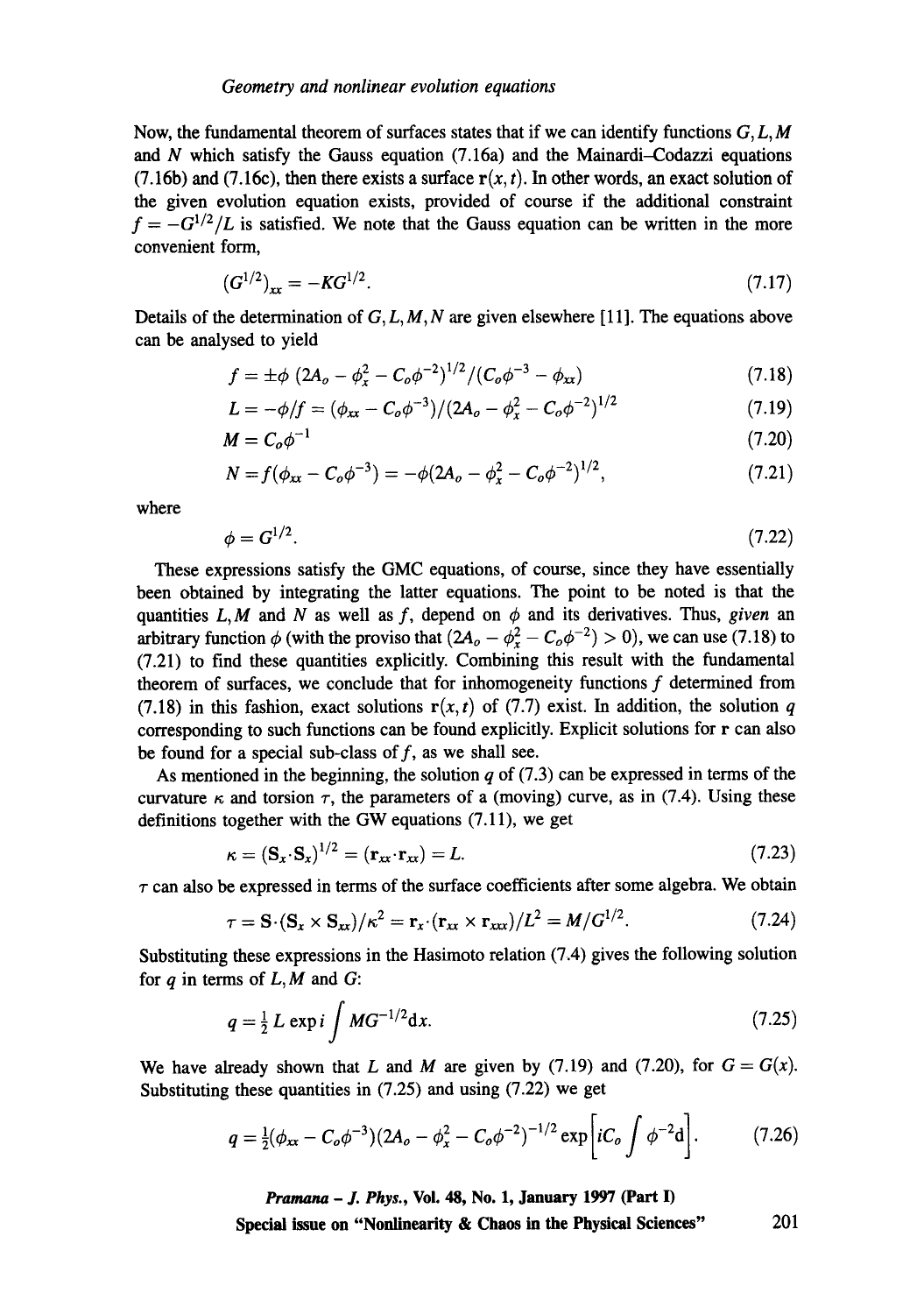Note that the torsion  $\tau = C_0 \phi^{-2}$  for this system. Summarizing, we have the following result: For any arbitrary  $\phi$  (such that  $(2A_o - \phi_r^2 - C_o \phi^{-2}) > 0$ ), the inhomogeneity function f can be found from Eq.  $(4.11)$ , and for that f, the corresponding solution q is given by eq. (7.26).

Next, we discuss solutions for r in the two possible classes of surfaces corresponding, respectively, to  $M = 0$  and  $M \neq 0$ :

(i) 
$$
M = 0
$$
:

It is evident from  $(7.20)$  that  $C<sub>o</sub>$  must vanish when M vanishes. Using this,  $(7.19)$  and (7.21) yield

$$
L = \phi_{xx} / (2A_o - \phi_x^2)^{1/2} \quad \text{and} \quad N = -\phi (2A_o - \phi_x^2)^{1/2}.
$$
 (7.27)

It is verified easily that these extrinsic curvature coefficients correspond to the following *surface of revolution* [1]:

$$
\mathbf{r} = \left( \int (2A_o - \phi_x^2)^{1/2} dx, \phi \cos t, \phi \sin t \right).
$$
 (7.28)

Thus  $\phi$  plays the role of the generator of a surface of revolution. Further, since  $\mathbf{r}_x^2 = \mathbf{S} = 1$ , (7.28) leads to  $2A_o = 1$ . By computing  $\mathbf{r}_{xx}$  from it we find  $L^2 = (\mathbf{r}_{xx} \cdot \mathbf{r}_{xx}) =$  $2A_o\phi_{xx}^2/(2A_o - \phi_x^2)$ , which agrees with the expression for L given in (7.27), on setting  $2A_0 = 1$ . (The expression for N can be verified similarly). Using  $A_0 = \frac{1}{2}$ ,  $C_0 = 0$ , in Eq. (7.18), we get

$$
f = \pm \phi (1 - \phi_x^2)^{1/2} / \phi_{xx}.
$$
 (7.29)

This expression for f was also obtained by Cie'slinski *et al* [22], by integrating the equations for the geodesics on a surface of revolution. We have thus established that their result corresponds to the limit  $M = C<sub>o</sub> = 0$  of the more general expression for f given in Eq. (7.18), which we derived as the inhomogeneity function supporting an exact dynamical solution for a time-dependent metric. For  $C<sub>o</sub> = 0$ , Eq. (7.26) reduces to  $q = \frac{1}{2} \phi_{xx} / (2A_0 - \phi_x^2)^{1/2}.$ 

(ii) 
$$
M \neq 0
$$
:

This corresponds to  $C_0 \neq 0$  (see Eq. (7.20)). Since surfaces of revolutions necessarily have  $M = 0$ , a non-vanishing M represents some other class of surfaces. The construction of **r** in accord with (7.14)-(7.21) with  $C_0 \neq 0$  is non-trivial and is an open problem. However, the solution for  $q$  can be found from Eq. (7.26).

Finally, we present the solutions for S in terms of the Gaussian curvature  $K$ . Equation (7.17) for  $K$  can be written as

$$
K = -\phi_{xx}/\phi. \tag{7.30}
$$

Using this in (7.29), we obtain

$$
Kf = (1 - \phi_x^2)^{1/2}.
$$
\n(7.31)

Substituting (7.31) in the expression for r in (7.28) and computing  $r_x$  yields, with

#### *Pramana - J. Phys.,* **Voi. 48, No. 1, January 1997 (Part I)**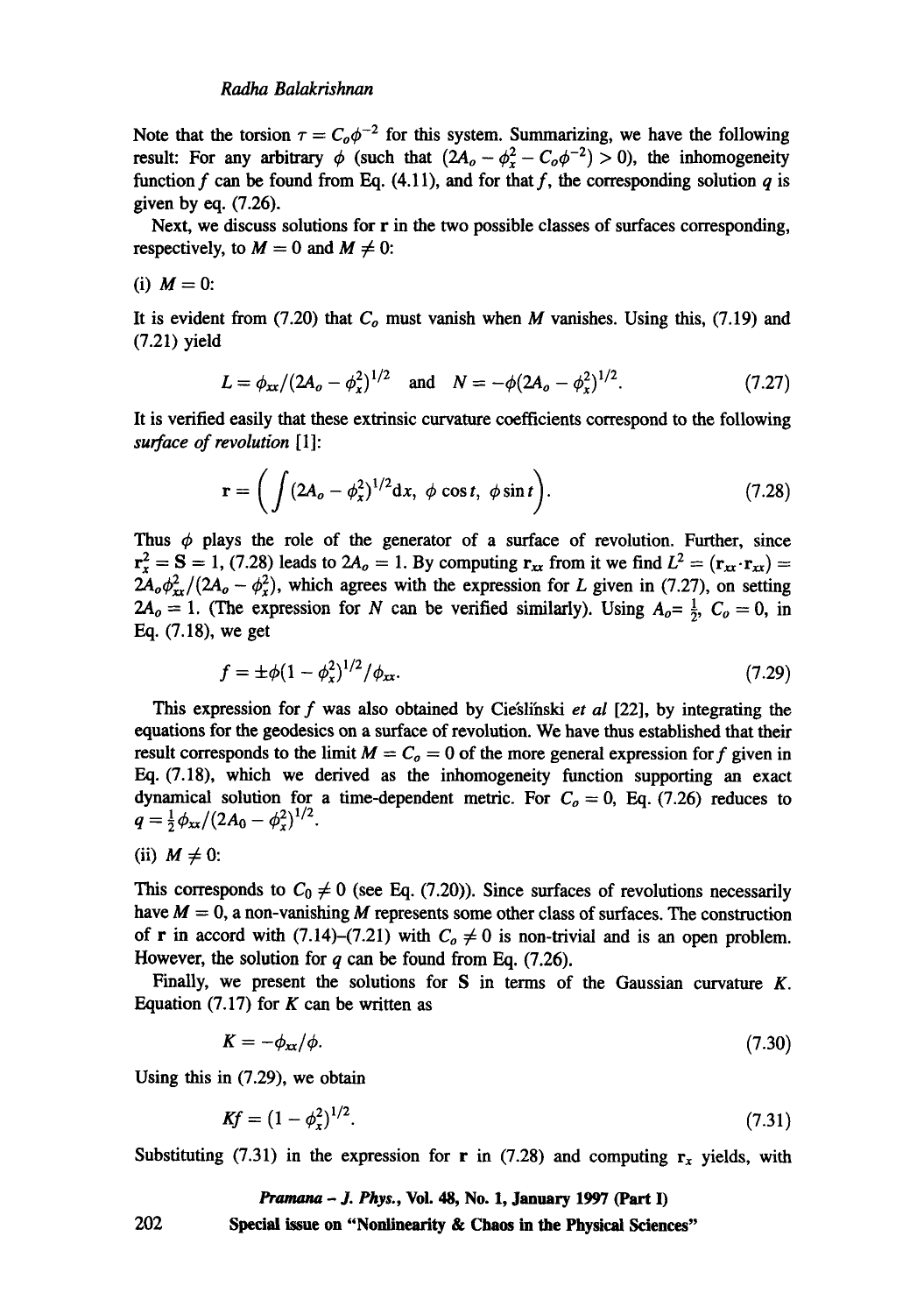$2A_0 = 1$ ,

$$
\mathbf{S} = \mathbf{r}_x = ((1 - \phi_x^2)^{1/2}, \phi_x \cos t, \phi_x \sin t)
$$
  
=  $(Kf, (1 - K^2 f^2)^{1/2} \cos t, (1 - K^2 f^2)^{1/2} \sin t).$  (7.32)

Hence S is given as a functional of the product *Kf.* For the cases of a torus, a sphere and a catenoid, the corresponding solutions have been found explicitly in Ref. 11.

#### **8. Concluding remarks**

Understanding the relationship between nonlinear analysis and geometry is currently an active field of research. Many interesting results have not been considered here due to limitations of space. For instance, it has been shown [23] recently that if a non-stretching curve moves on an N-dimensional sphere in such a way that its dynamics does not depend explicitly on the radius of the sphere, the MKdV hierarchy, the NLSE hierarchy and their multi-component generalizations arise in a natural fashion, for  $N = 2, N = 3$  and  $N > 3$ respectively. New connections have been established using the differential geometry of constant mean curvature surfaces [24]. Another aspect which we have not discussed in this paper is that of a geometric phase associated with moving curves [19] and solitons [25]. Interesting parallels have been found between elastic dynamics of ribbons [26] and the appearance of such anholonomic phases.

Our emphasis in this paper has been on showing how physical applications can be instructive in suggesting ways of obtaining interesting mathematical connections between geometry and nonlinearity. The seminal work of Hasimoto [5] in fluid dynamics and its subsequent novel developments [27] represent a case in point.The added advantage of analysing a physical system is the possibility of observing such exact mathematical solutions (e.g., solitons) in the laboratory [28]. It is clear that the underlying nonlinearity in the system plays a crucial role also in deciding the topological character of the solutions. For example, the kink configurations of the sine-Gordon equation, which are topologically non-trivial, get replaced by (topologically) uninteresting plane wave solutions when the equation is linearized. We close with the remark that it would be of great interest to understand the connection between nonlinearity and differential geometry using physical applications in higher dimensions.

#### **References**

- [1] D J Struik, *Lectures on classical differential geometry,* 2nd Edition (Dover, New York, 1961) M Spivak, *A comprehensive introduction to differential geometry,* (Publish or Perish, Boston, 1970) Vols. 1-4
- [2] C S Gardner, J M Greene, M D Kruskal and R M Miura, *Phys. Rev. Lett.* 19, 1095 (1967)
- [3] F Lund and T Regge, *Phys. Rev.* D14, 1524 (1976) G L Lamb, *Phys. Rev. Lett.* 37, 235 (1976) *M Lakshmanan, J. Math. Phys. 20,* 1667 (1979) M Lakshmanan and K M Tamizhmani, *Appl. Sci. Res.* 37, 127 (1981) and references therein; *A. Sym, Lett. Nuovo Cimeto.* 33, 394 (1982)
- [4] See for instance, M J Ablowitz and H Segur, *Solitons and the inverse scattering transform*  (SIAM, Philadelphia, 1981)

*Pramana - J. Phys.,* **Vol. 48, No. 1, January 1997 (Part I)**